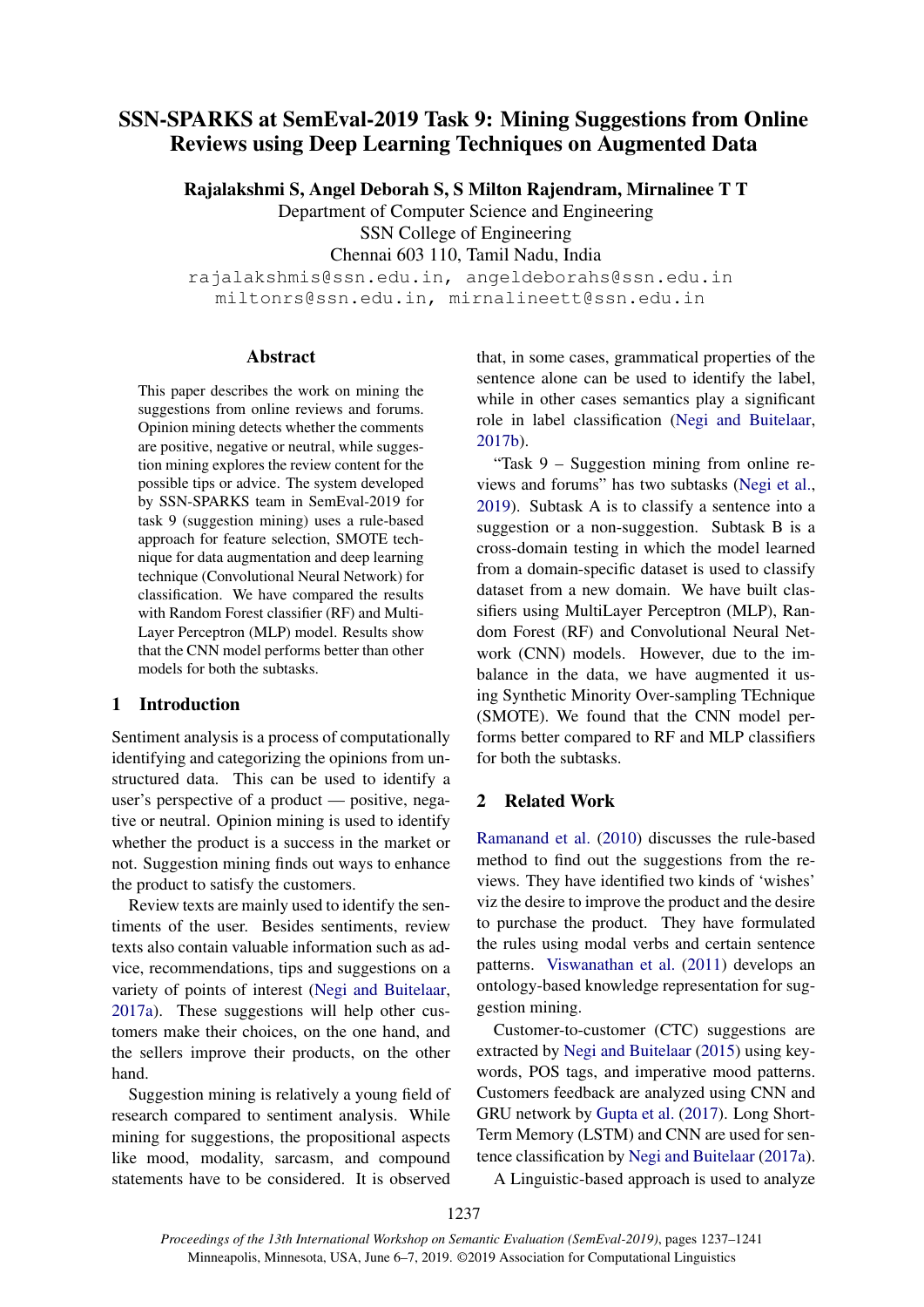customer experience feedback by [Ordenes et al.](#page-4-6) [\(2014\)](#page-4-6) and [Brun and Hagege](#page-3-1) [\(2013\)](#page-3-1). We have used MultiLayer Perceptron for performing task 1 and task 3 in SemEval 2018. Task 1 was to identify the affect in tweets [\(Angel Deborah et al.,](#page-3-2) [2018\)](#page-3-2) and task 3 was to identify the irony in English tweets [\(Rajalakshmi et al.,](#page-4-7) [2018\)](#page-4-7).

# 3 System Description

Suggestions are mined mainly for business people to improve the product or for fellow customers to detect advice [\(Negi et al.,](#page-3-3) [2016\)](#page-3-3). We have used a linguistic rule-based method for feature extraction. Data is augmented to balance the imbalance in the data. The extracted Bag of Words (BOW) features are used in MLP, RF and CNN classifier for suggestion mining.

### 3.1 Feature extraction

The dataset is preprocessed to remove the stop words and non-printable characters using the NLTK functions. The features from the unstructured text are extracted using parts-of-speech (POS) tag. Modal verbs (MD) and the base form of verbs (VB) are considered to be suggestion features. Since the dataset has an imbalance, we have fewer examples for the suggestion class. Hence we have added synonyms and certain keywords used in baseline to enhance the BOW feature set. Top 5 synonyms for a particular word is obtained using synsets function from wordnet and keywords such as 'suggest', 'recommend', 'add', 'extend', 'idea', 'enhance', 'helpful', and 'useful'are added to enhance the feature set.

### 3.2 Handling imbalanced data

Imbalance in data is a scenario where the number of observations of one class is significantly lower than those of other classes [\(Chawla,](#page-3-4) [2009\)](#page-3-4). This problem is predominant in fraudulent transactions, rare disease identification, criminal detection and also in suggestion mining. The model developed on this dataset will be inaccurate and biased since the traditional machine learning algorithms do not consider the distribution of the classes.

Imbalance in data can be remedied using the following methods.

- 1. Data level resampling
	- (a) Random undersampling
	- (b) Random oversampling
- (c) Cluster based oversampling
- (d) Synthetic Minority Oversampling Technique (SMOTE)
- (e) Modified Synthetic Minority Oversampling technique (MSMOTE)
- 2. Algorithmic ensemble techniques
	- (a) Bagging
	- (b) Boosting: Ada boost, Gradient tree boosting, XG boost

Data augmentation can be done in data space or feature space. SMOTE algorithm is used to create augmented samples in feature space [\(Wong et al.,](#page-4-8) [2016\)](#page-4-8). A subset of minority data is used to generate similar instances, synthetically. Synthetic data are generated based on the  $k$  nearest neighbours. These synthetic data are added to the original dataset to balance it.

The procedure for balancing the minority class data [\(Chawla et al.,](#page-3-5) [2002\)](#page-3-5) is outlined in Algorithm 1. SMOTE algorithm is applied on the minority sample BOW feature vectors to generate the synthetic data.

Algorithm 1: SMOTE Algorithm

Input: Unbalanced dataset.

Output: Balanced dataset

# begin

- 1. Set the balancing ratio as auto to balance the given dataset equally.
- 2. For each instance  $i$  in the minority sample (a) Compute  $k$  nearest neighbours.
	- (b) For each instance  $n$  in neighbour list
		- i. diff<sub>i,n</sub> = difference between i and n.
		- ii. rand = Generate a random number between 0 and 1.
		- iii. synthetic\_sample =  $i+$  rand  $\ast$  diff<sub>i.n</sub>
		- iv. Add the synthetic sample to original dataset

#### end

### 3.3 Classifier algorithms

MultiLayer Perceptron, Random Forest and Convolutional Neural Network algorithms are used to build models. The augmented data is given to each of these classifiers and the models are built in Python programming environment. The results show that the CNN model performs better than MLP and RF.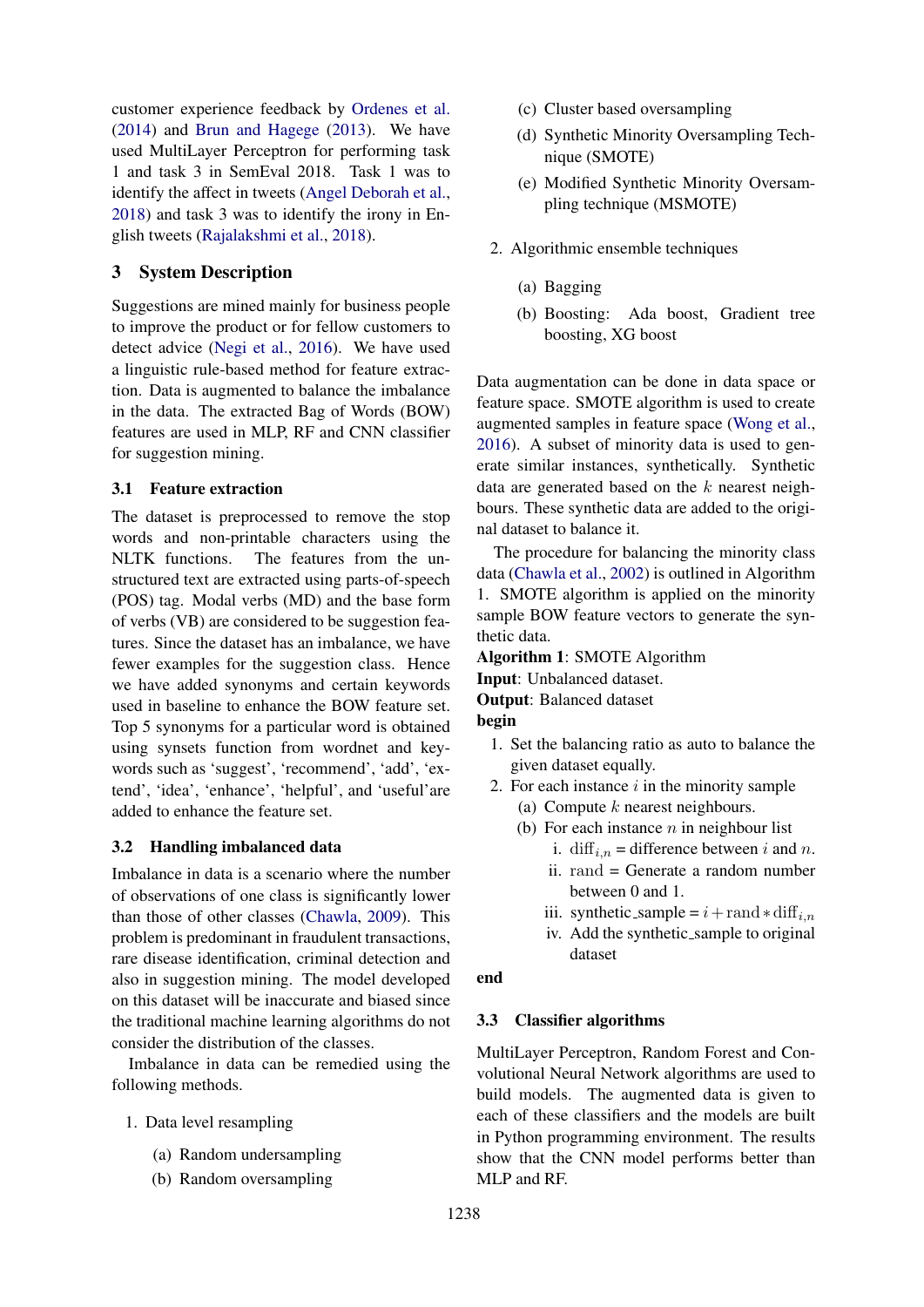### 3.3.1 MultiLayer Perceptron

MLP is a feedforward neural network mainly used for classification. It comprises an input layer, one or more hidden layers, and an output layer. The number of neurons in the input layer is decided by the number of features in the feature vector. The number of neurons in the output layer depends upon the number of classes. In our network, we have 5048 input neurons and 2 output neurons for suggestion/non-suggestion classification. We have used two hidden layers with 512 and 256 neurons respectively. Relu activation function is used for the input and hidden layers, while the softmax function is used for the output layer. Nadam gradient descent algorithm is used for optimization of the model.

### 3.3.2 Random Forest

Random forest classifier is an ensemble learning technique that uses decision tree as a basic learning algorithm. This is used to overcome the overfitting problem present in decision tree. Random forest creates a set of decision trees for randomly selected subsets of training data. It then aggregates the results of all these decision trees to make the final prediction. We have used 100 decision trees to build the random forest classifier and information gain as the measure of split criteria.

### 3.3.3 Convolutional Neural Network

Convolutional neural network is a deep learning technique that has already achieved remarkable results in computer vision. In text processing, deep learning techniques are used to learn the word vector representation through various neural models [\(Kim,](#page-3-6) [2014\)](#page-3-6) and [\(Zhang and Wallace,](#page-4-9) [2015\)](#page-4-9). We have used input embedding layer, convolutional one dimension layer with 32 filters, max-pooling layer with pool-size as 2, flatten layer, fully connected dense layer and output layer. We have added the dropout layer as 0.2 to regularize the network [\(Srivastava et al.,](#page-4-10) [2014\)](#page-4-10). The batch size of the model is set as 128 and the learning rate as 0.01. Softmax activation function is used in output layer and relu activation function is used in all other layers. Nadam algorithm is used for optimization.

### 3.4 Algorithm

The procedure for suggestion mining is outlined in Algorithm 2:

Algorithm 2: Suggestion Classification

#### Input: Augmented dataset.

Output: Suggestion/Non-Suggestion class labels begin

- 1. Preprocess the dataset
	- (a) Separate labels and sentences.
	- (b) Remove the stop words and non-ascii characters from the sentences using NLTK functions.
	- (c) Perform tokenization and Parts-of-Speech tagging using functions of the NLTK toolkit.
- 2. Feature selection
	- (a) Identify the features using MD (Modal verbs) and basic form of verbs (VB).
	- (b) Add the features and their synonyms into BoW.
	- (c) Encode the features of sentences as a one-hot vector.
	- (d) Represent the labels as a one-hot encoding of binary class in target vector.
- 3. Balance the dataset using SMOTE technique.
- 4. Build models (MLP, RF, CNN) with BoW feature vectors and target vectors.
- 5. Predict the labels for the test dataset.
	- (a) Preprocess the test dataset
	- (b) Represent the sentences as one hot vector with the help of BoW features of the training set.
	- (c) Predict the labels of the test sentences by giving the BoW feature vector as input to the built model.
- 6. Calculate the accuracy and F1 score.

#### end

# 4 Dataset

The dataset given for suggestion mining task is prepared by a study of suggestions which appeared in different domains [\(Negi et al.,](#page-4-11) [2018\)](#page-4-11). For subtask-A, suggestion forum dataset is used for training and testing. For subtask-B, suggestion forum dataset is used for training and hotel review dataset [\(Wachsmuth et al.,](#page-4-12) [2014\)](#page-4-12) is used for testing purposes. The suggestion forum training dataset has 2085 instances of suggestion class and 6415 instances of non-suggestion class. The trial test set for suggestion forum dataset has equal number of instances (296) for both classes. The trial test set for hotel review dataset has an equal number of instances (404) for both the classes.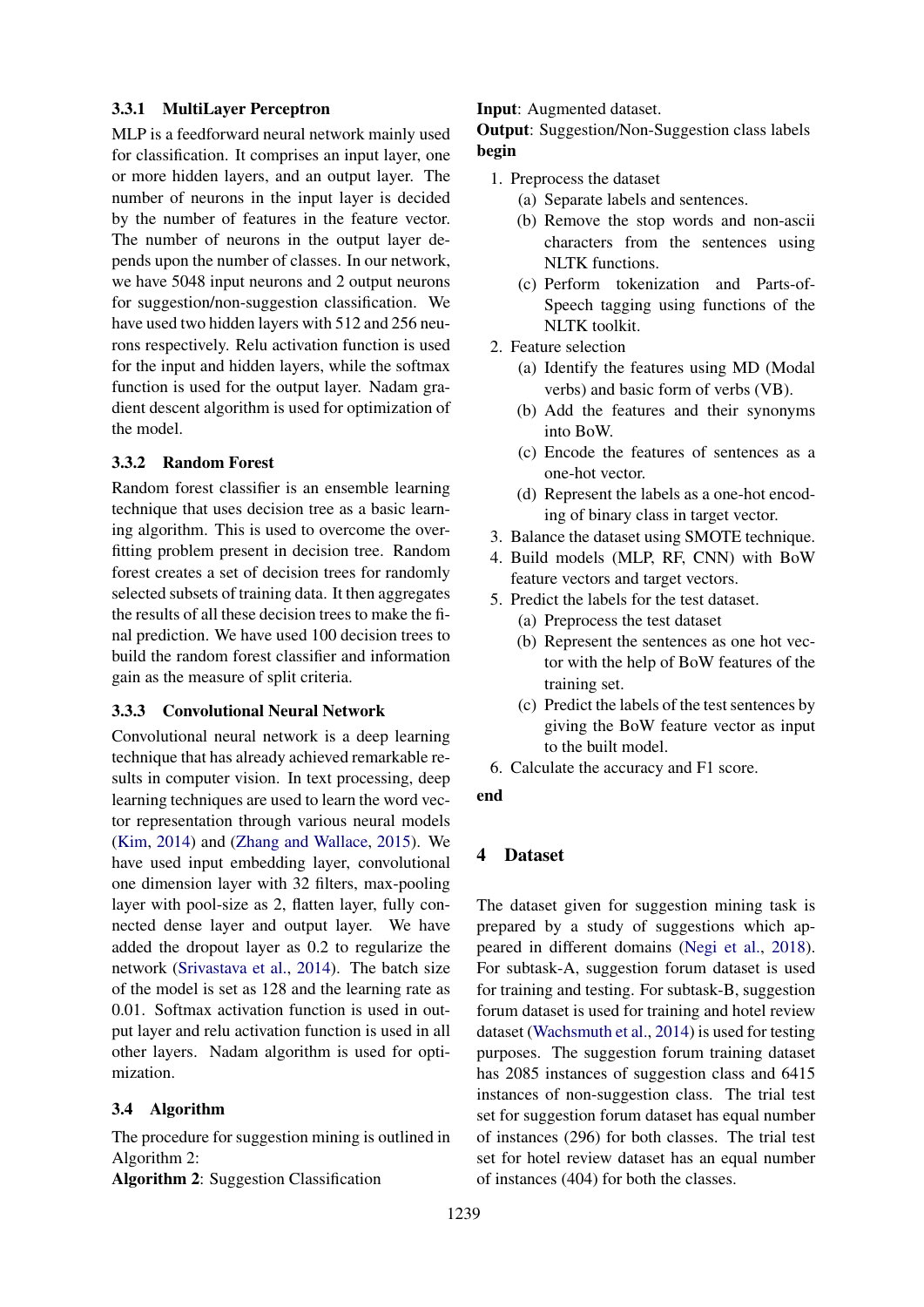#### 5 Performance Evaluation

The performance of the system is measured using precision, recall and F1-score for suggestion examples alone, using formulas shown in Equations [1](#page-3-7) to [3.](#page-3-7)

<span id="page-3-7"></span>
$$
Precision(P_{sugg}) = \frac{TP}{TP + FP}
$$
 (1)

$$
Recall (R_{sugg}) = \frac{TP}{TP + FN}
$$
 (2)

$$
\text{F1 score}_{sugg} = 2 \times \frac{\text{P}_{sugg} \times \text{R}_{sugg}}{\text{P}_{sugg} + \text{R}_{sugg}} \tag{3}
$$

where TP is True Positive, TN is True Negative, FP is False Positive and FN is False Negative.

The F1 score for subtask A and subtask B using various models are shown in Table [1](#page-3-8) and [2](#page-3-9) respectively. Results show that CNN performs slightly better than MLP and RF models. The performance of the CNN model depends on the dataset size. Hence on increasing the data, we can get better results in CNN.

| <b>F1-Score</b> | Value  |
|-----------------|--------|
| MLP             | 0.45   |
| <b>RF</b>       | 0.4    |
| <b>CNN</b>      | 0.49   |
| <b>Baseline</b> | 0.2676 |

<span id="page-3-8"></span>Table 1: Performance for Subtask A

| <b>F1-Score</b> | Value |
|-----------------|-------|
| MLP             | 0.154 |
| UNN.            | 0.155 |

<span id="page-3-9"></span>Table 2: Performance for Subtask B

We also worked with original data as such (without balancing) and created models using MLP, RF, and CNN. The F1 score for those models are very low, as almost all the samples are classified to non-suggestion class. CNN model with hand-selected features converges in less time with the same accuracy when compared to the CNN model with pre-trained Word2Vec embeddings. We intend to further investigate the model behavior using the variations of SMOTE such as borderline SMOTE, ADASYN and MSMOTE. For subtask B, the results are very low, since we have used the model built for suggestion forum dataset to make the prediction on hotel reviews dataset.

The performance can be increased by incorporating transfer learning.

### 6 Conclusion and Future Scope

Customers generally express their opinions about an item through online reviews, blogs, discussion forums, or social media platforms. These opinions not only contain positive or negative sentiments but also contain suggestions to improve the item or advice to other customers. We have used CNN for suggestion mining. Dataset is augmented using SMOTE technique to handle the imbalance. Rulebased approach is used for feature extraction.

The performance can be improved by extracting the features using lexicons and increasing the number of convolutional layers in CNN structure. We intend to work with variations of SMOTE algorithm for balancing data and compare the results. We would also like to investigate the performance of Recurrent Neural Network (RNN) for mining suggestions from unstructured data.

#### References

- <span id="page-3-2"></span>S Angel Deborah, S Rajalakshmi, S Milton Rajendram, and TT Mirnalinee. 2018. Ssn mlrg1 at semeval-2018 task 1: Emotion and sentiment intensity detection using rule based feature selection. In *Proceedings of The 12th International Workshop on Semantic Evaluation*, pages 324–328.
- <span id="page-3-1"></span>Caroline Brun and Caroline Hagege. 2013. Suggestion mining: Detecting suggestions for improvement in users' comments. *Research in Computing Science*, 70(79.7179):5379–62.
- <span id="page-3-4"></span>Nitesh V Chawla. 2009. Data mining for imbalanced datasets: An overview. In *Data mining and knowledge discovery handbook*, pages 875–886. Springer.
- <span id="page-3-5"></span>Nitesh V Chawla, Kevin W Bowyer, Lawrence O Hall, and W Philip Kegelmeyer. 2002. Smote: synthetic minority over-sampling technique. *Journal of artificial intelligence research*, 16:321–357.
- <span id="page-3-0"></span>Deepak Gupta, Pabitra Lenka, Harsimran Bedi, Asif Ekbal, and Pushpak Bhattacharyya. 2017. Iitp at ijcnlp-2017 task 4: Auto analysis of customer feedback using cnn and gru network. *Proceedings of the IJCNLP 2017, Shared Tasks*, pages 184–193.
- <span id="page-3-6"></span>Yoon Kim. 2014. Convolutional neural networks for sentence classification. *arXiv preprint arXiv:1408.5882*.
- <span id="page-3-3"></span>Sapna Negi, Kartik Asooja, Shubham Mehrotra, and Paul Buitelaar. 2016. A study of suggestions in opinionated texts and their automatic detection. In *Proceedings of the Fifth Joint Conference on Lexical and Computational Semantics*, pages 170–178.